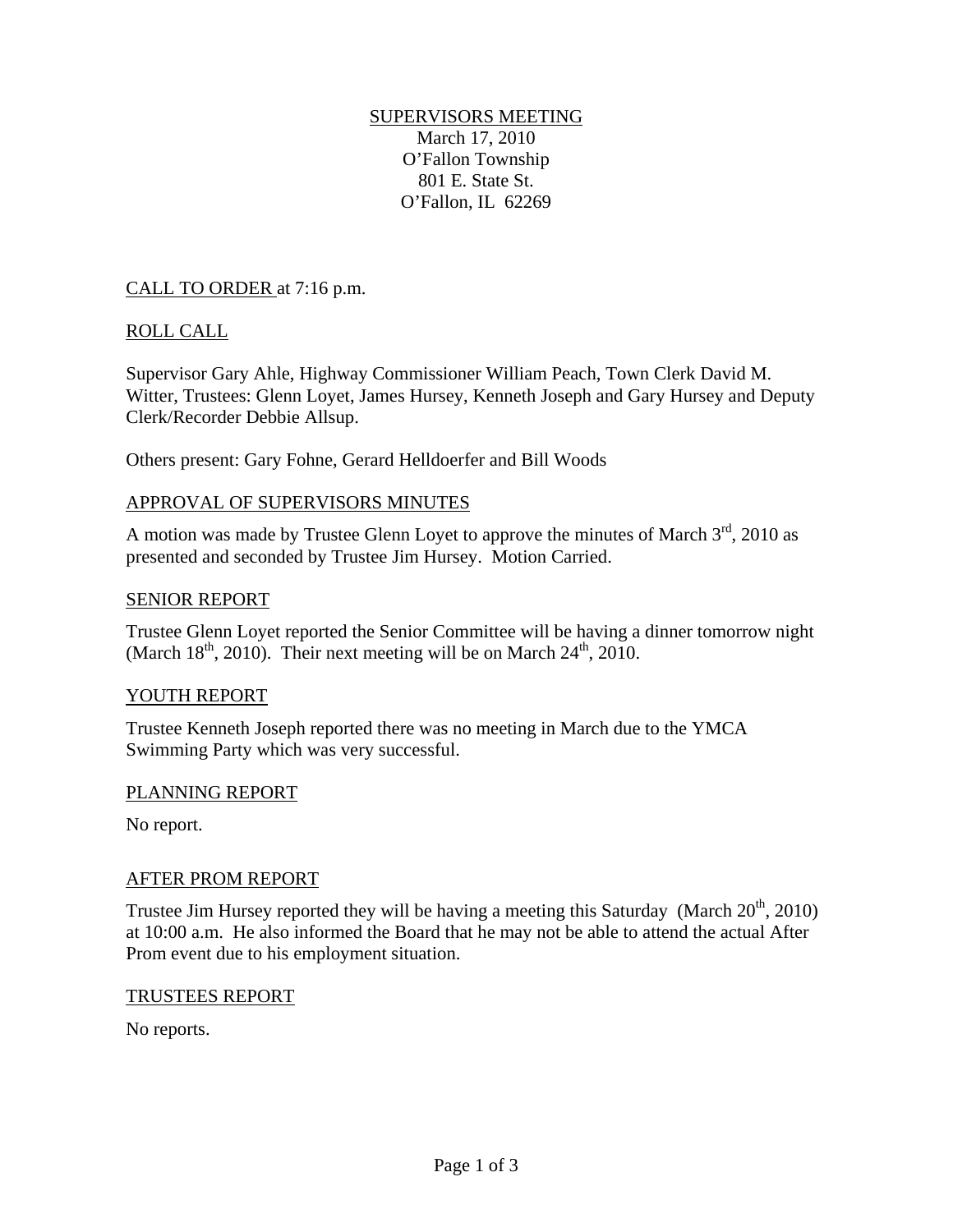# TOWN CLERK REPORT

Town Clerk Dave Witter reported Deputy Clerk Debbie Allsup has completed her training on the Freedom of Information Act (FOIA) and Open Meetings Act (OMA). Witter has completed the FOIA training and will soon complete the OMA training.

## SUPERVISORS REPORT

Supervisor Gary Ahle stated he had received a letter from State Senator Kyle McCarter regarding state funding to the Department of Aging. Copies of the letter were distributed to the Board.

## UNFINISHED BUSINESS

None.

# NEW BUSINESS

Supervisor Ahle stated he has received a proposal from Allison, Knapp & Siekmann, LTD regarding the annual audit. The proposal is a 2 (two) year contract for the following:

| FY Ending 2010 | \$8,100 |
|----------------|---------|
| FY Ending 2011 | \$8,300 |

Trustee Kenneth Joseph made a motion to approve the proposal and seconded by Trustee Gary Hursey. Roll Call: Loyet – aye; J. Hursey – aye; Ahle – aye; Joseph – aye and G. Hursey – aye. Motion Carried.

The agenda for the Annual Town Meeting on April 13, 2010 was presented to the Board. Trustee Glenn Loyet made a motion to approve the agenda as presented and seconded by Trustee Kenneth Joseph. Roll Call: Loyet – aye; J. Hursey – aye; Ahle – aye; Joseph – aye and G. Hursey – aye. Motion Carried.

Supervisor Ahle stated he has been approached by the Food Pantry volunteers inquiring about placing a sign in the front of the building so patrons would have an easier time finding the Pantry. The sign would be approximately  $18" - 20"$  by  $2\frac{1}{2}$  – 3'. Supervisor Gary Ahle made a motion to approve the placement of the sign and seconded by Trustee Gary Hursey. Roll Call: Loyet – aye; J. Hursey – aye; Ahle – aye; Joseph – aye and G. Hursey – aye. Motion Carried.

Supervisor Ahle read a Council Resolution of Support in support of the Community Development Block Grant for the 2010 Program Year. This resolution is required to accompany all grant applications. Supervisor Ahle made a motion to approve the Resolution of Support and seconded by Trustee Kenneth Joseph. Roll Call: Loyet – aye; J. Hursey – aye; Ahle – aye; Joseph – aye and G. Hursey – aye. Motion Carried.

The Southwestern Illinois Planning Commission (SIMAPC) has sent a letter requesting a contribution. Trustee Glenn Loyet made a motion to table the issue and seconded by